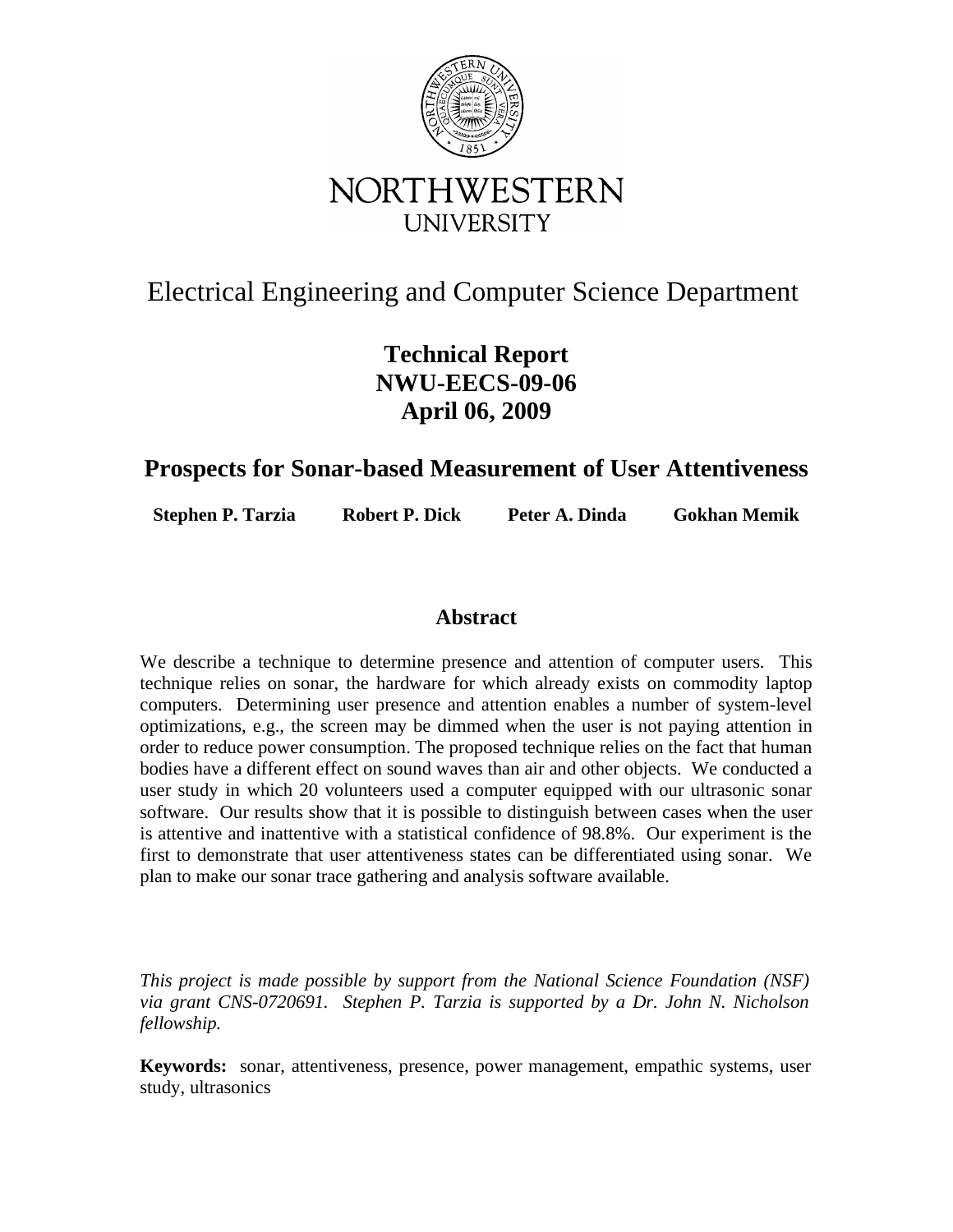## 1 Introduction

This section points out the motivation for developing the proposed sonar-based user attention estimation technique, summarizes related work, and provides background information on the fundamental principals on which the technique builds.

#### 1.1 Motivation

Several operating system (OS) subsystems are triggered by user inactivity. For example, power management systems save energy by deactivating, or *sleep*ing, the display when the keyboard and mouse are inactive. Security systems prevent unauthorized access by logging out or locking a user's session after a timeout period. In both of these cases, the OS must know whether a user is present and attentive, i.e., using the computer system, or whether the user is absent. Input activity is often used as an indicator of attentiveness. This works in some cases because it captures engagement between the user and computer. However, engagement is not well-measured: input activity based techniques are unable to distinguish between a truly inattentive user and one who is actively reading the display without using the mouse or keyboard. It is our goal to distinguish between attentiveness and inattentiveness, not merely between the presence and absence of user input. A more reliable indicator of user attentiveness has the potential to improve power management and security subsystems; they could be triggered more quickly and confidently, avoiding deactivating or locking portions of a computer system that are actually in use.

We have identified five different user attentiveness states among which the OS may want to distinguish, shown in Table 1. The active state is trivially detectable using input activity; our goal is to distinguish the remaining four states.

#### 1.2 Related Work

We know of only one existing research project that studies user attentiveness detection. "FaceOff" tackles the fine-grained power management problem [2]. It processes images captured by a webcam to detect whether a human is sitting in front of the computer. This method relies on peripheral hardware (a webcam) and may incur significant energy cost in the image processing. In addition, no experimental evaluation of FaceOff is reported. Other works try sense user emotions [9] and satisfaction levels [3].

Ultrasonics have already been used in contextaware computing for several different tasks. Madhavapeddy et al. used ultrasonics and audible sound as a short-range low-bandwidth wireless communication medium [5, 6]. The Cricket localization system by Priyantha et al. uses ultrasonic and radio beacons to allow mobile devices to determine their location within a building [10]. Borriello et al. built another room-level location service similar to Cricket [1]. Peng et al. built a ranging system for pairs of mobile devices that uses audio [8].

#### 1.3 Background on Sonar

Sonar systems emit sound "pings" and listen for the resulting echoes. Based on the characteristics of the echos, a rough map of the surrounding physical space can be derived. Sonar is used by animals, such as bats and dolphins, for navigation and hunting [11]. Man-made systems have been invented for fishermen, divers, submarine crews, and robotics. The omnidirectional (unfocused) and relatively insensitive microphones and speakers built into most laptops are not ideal for building a precise sonar system. However, our expectations for the sonar system are modest; we only need information about the user's attentiveness state, not a detailed map of the room.

Audio in the 15 to 20 kilohertz range can be produced and recorded by a laptop computer but is inaudible to most adults [7]. Thus, by using these audio frequencies, we can program a sonar system that is silent to the user. Our sonar system continuously emits a high frequency (ultrasonic) sine wave and records the resulting echoes using a microphone.

## 2 Hypotheses

An open question is: what characteristics of the echoes might vary with attentiveness state? We make the following conjectures:

- 1. The human user is one of several close surfaces that will reflect sound waves emitted from the speaker.
- 2. The user's presence may affect the amount of reflection and therefore the intensity of echoes received by the microphone.

In many scenarios the user is the only moving object near the computer. It might therefore be help-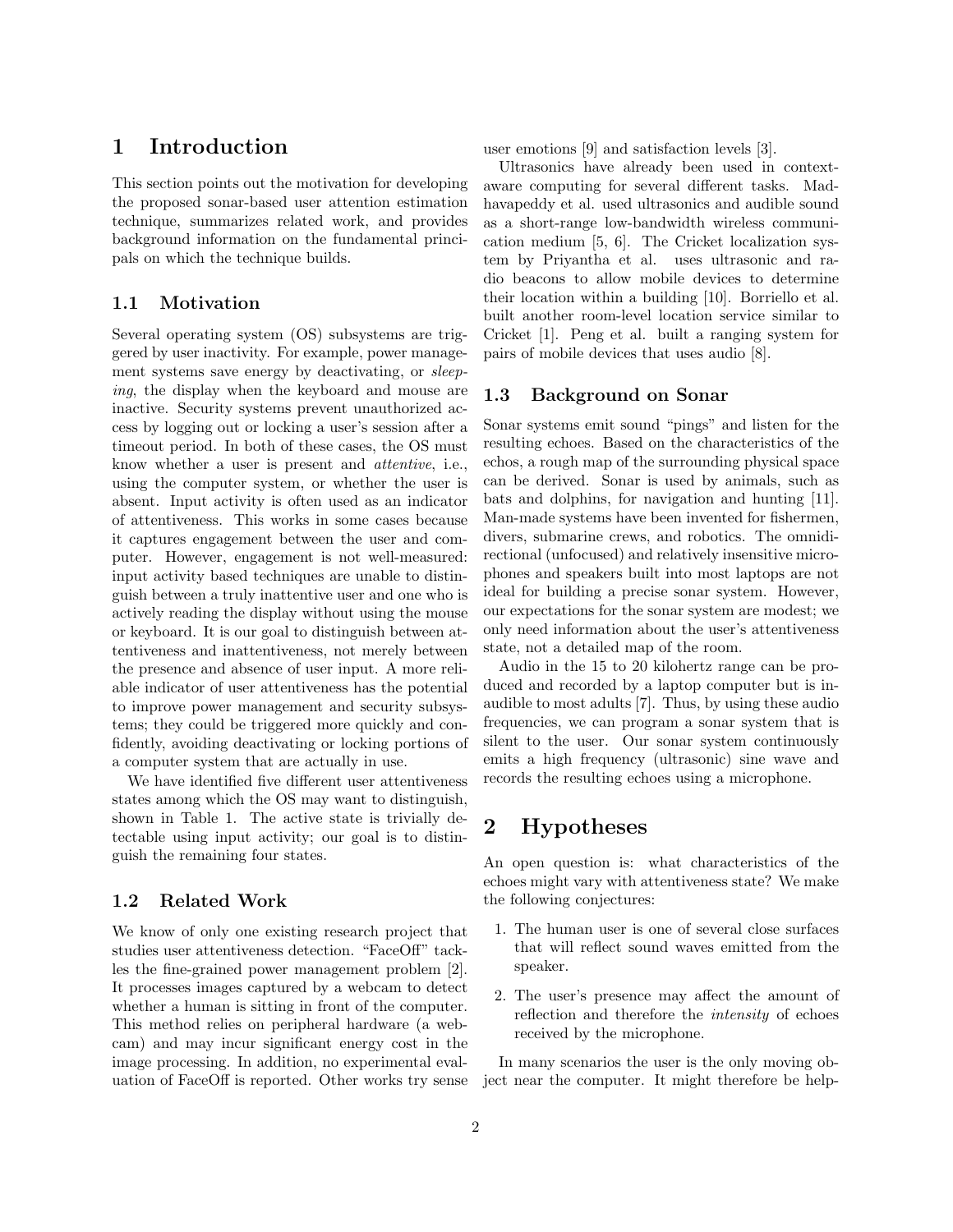| state       | definition                          | $user-study$ realization                |  |  |
|-------------|-------------------------------------|-----------------------------------------|--|--|
| Active:     | the user is manipulating the key-   | Replicating an on-screen document on    |  |  |
|             | board or mouse.                     | a laptop using a word processor.        |  |  |
| Passively   | the user is reading the computer    | Watching a video being played on the    |  |  |
| engaged:    | screen.                             | laptop's display.                       |  |  |
| Disengaged: | the user is sitting in front of the | Completing a short multiple-choice      |  |  |
|             | computer, but not facing it.        | telephone survey using a telephone lo-  |  |  |
|             |                                     | cated to the side of the laptop.        |  |  |
| Distant:    | the user has moved away from the    | Completing a word-search puzzle with    |  |  |
|             | computer, but is still in the room. | pencil and paper on the desk beside the |  |  |
|             |                                     | laptop.                                 |  |  |
| Absent:     | the user has left the room.         | After the participant left the room.    |  |  |

Table 1: Proposed user attentiveness states and our user-study realization of each.

ful to listen for signs of movement in the ultrasonic echoes. Any data related to movement is likely to be related to the physically-active user's behavior. In particular, motion in the environment is likely to introduce additional variance in the echoes since the angles and positions of reflection surfaces will be changing. Thus, the user's presence and attentiveness state might affect the variance of echo intensity.

## 3 User Study

We conducted a user study to determine how sound echoes vary with changes in user attentiveness state. We were specifically interested in how echo intensities and variances are affected. Our study protocol was reviewed and approved by our university's Institutional Review Board and is described breifly in this section.

We recruited twenty paid volunteers from among the graduate students in our department. During the study, participants spent four minutes working on each of four tasks. Each task, plus absence, shown in the third column of Table 1 is associated with one of the five attentiveness states.

A secondary goal of the study was to determine which types of speakers and microphones would be suitable for a computer sonar system. We, therefore, experimented with combinations of four different microphones and four different speakers (hardware details are provided in Section 3.1). While the users completed the tasks, a 20 kHz sine wave was played, and recordings of the echoes were made. For each task, sixteen recordings were made.

As illustrated in Figure 1, the four microphones

task0 speaker2 speaker3 speaker0 speaker1 mic0  $mic1$  $mic2$  $mic3$ はま 볋 볋 time (sec)

Figure 1: Timeline of all sixteen recordings taken while a user study participant completes a single task.

recorded simultaneously. The four minutes that each participant spent on a task was divided into four oneminute intervals. During each interval a different speaker played the sine wave. In this way, a recording for each combination of microphone and speaker was obtained for each user performing each task. To eliminate temporal biases, the order of tasks completed and speaker activations within those tasks were randomized for each user (except that the "absent" task always occurred last, after the user had left). The total user study duration was twenty minutes: four minutes for each of five tasks.

### 3.1 Experimental Setup

Our experimental setup is shown in Figure 2. The equipment was arranged on a large desk and the participant sat in a rolling office chair. The study administrator was seated at an adjacent desk throughout the study. Everything, including the word puzzle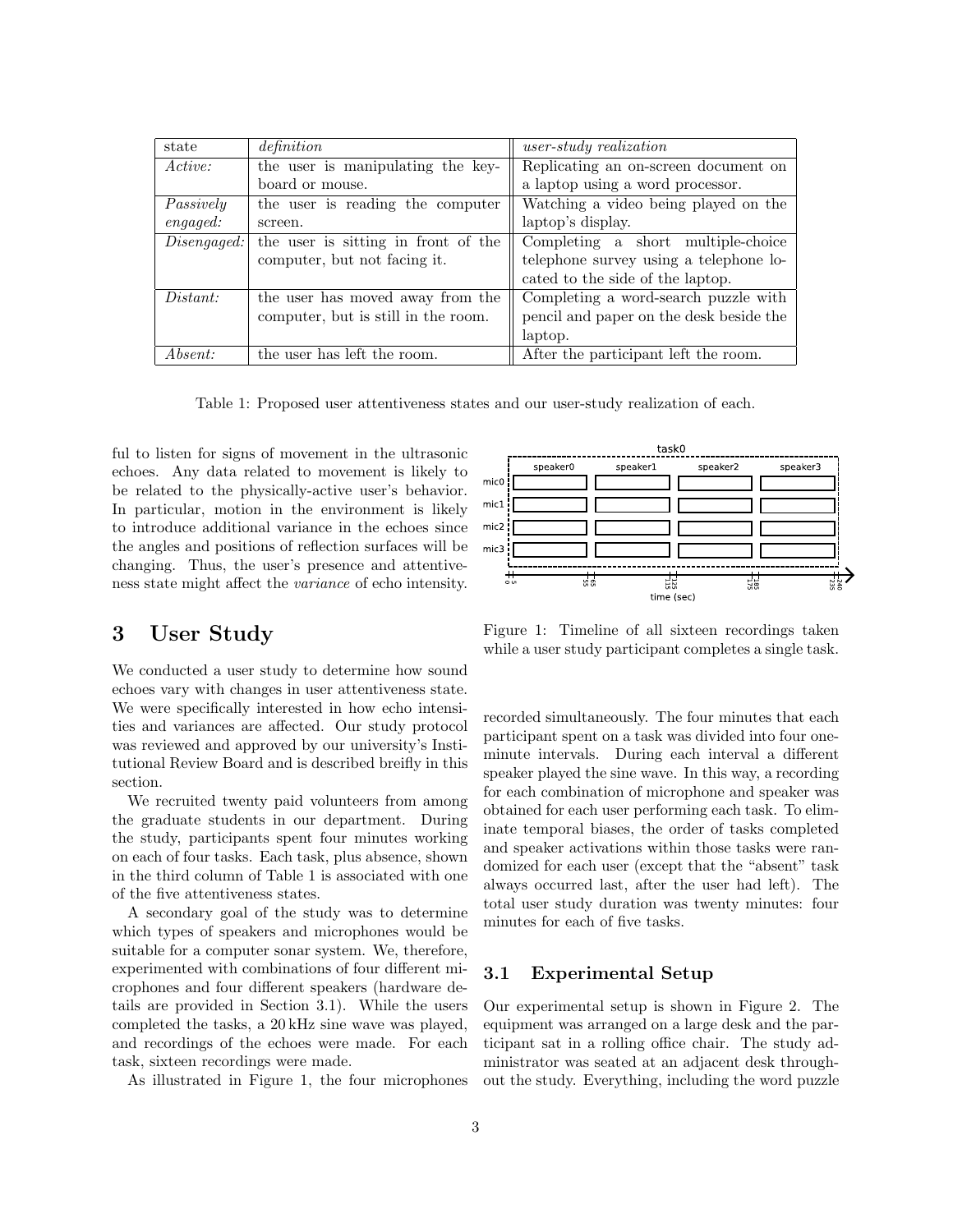|                                     | Microphones                                            |  |  |
|-------------------------------------|--------------------------------------------------------|--|--|
|                                     | <i>internal:</i> The laptop's internal microphone, lo- |  |  |
|                                     | cated near the touchpad                                |  |  |
| ST55:                               | Sterling Audio ST55 large diaphragm                    |  |  |
|                                     | FET condenser mic connected through                    |  |  |
|                                     | Edirol UA25 USB sound card.                            |  |  |
| PC:                                 | An inexpensive generic PC microphone                   |  |  |
| connected through a Plantronics USB |                                                        |  |  |
|                                     | sound card.                                            |  |  |
|                                     | webcam: The built-in microphone on a Logitech          |  |  |
|                                     | Quickcam 3000 pro USB webcam.                          |  |  |
|                                     | Speakers                                               |  |  |

| ppearels                                                 |                                       |  |  |
|----------------------------------------------------------|---------------------------------------|--|--|
| <i>internal:</i> The laptop's internal speakers, located |                                       |  |  |
| on either side of the keyboard.                          |                                       |  |  |
| $sound-$                                                 | Harman Kardon SoundSticks<br>ush      |  |  |
| sticks:                                                  | speakers that include a subwoofer and |  |  |
|                                                          | two satellites.                       |  |  |
| del!                                                     | Dell's standard desktop computer      |  |  |
| speakers connected through a Plantron-                   |                                       |  |  |
| ics USB DSP v4 sound card.                               |                                       |  |  |
| We also record once without any emit-<br>null:           |                                       |  |  |
|                                                          | ted sound wave.                       |  |  |

Table 2: Audio hardware used in user study



Figure 2: User study setup.

clipboard was fastened securely to the desk to ensure consistency between runs. The telephone cord was shortened to force the user to remain in front of the laptop while using it. A Lenovo T61 laptop with a 2.2 GHz Intel T7500 processor and 2 GB RAM was used.

Table 2 describes the audio hardware used. The speaker volumes were set to normal listening levels. We used the right-hand side speakers only, to prevent speaker interference. We chose a sonar frequency of 20 kHz because very few people can hear tones at this frequency. Recording and playback audio format was signed 16 bit PCM at 96 kHz sample rate (the sound hardware on almost all new laptops support these settings). The first and last five seconds of each recording were discarded leaving a set of fifty-second recordings for analysis.

#### 3.2 Analysis

Analysis of the recordings was done after the user study was complete. We wrote python scripts to analyze the 18 GB of WAV files using techniques standard in digital audio signal processing. In this section we describe how echo intensity measurements were calculated from the recordings and what statistical properties of these intensities were used in our results.

To calculate an estimate of the echo intensity, we use a frequency-band filtering approach. We assume that all of the sound energy recorded in the 20 kHz band represents sonar echos; our measurements confirm that ambient noise in that frequency-band was negligible. To approximately measure the echo intensity, we did a 1024-point Fast Fourier Transform (FFT) and recorded the amplitude of the fourier coefficient nearest 20 kHz. This value was squared to get an energy value and then scaled down with a base-10 logarithm (log scales are common in audio measurement).

The statistical property that we use in our results is an average variance of echo intensity within the entire fifty-second recording. We divided each recording into five hundred 100 ms subwindows and calculated the echo intensity in each of these. We then calculated the variance of these echo intensities within each one second window; that is, we calculated the variance within fifty groups of ten. The mean of these fifty variance values was considered the overall echo intensity variance for the recording and this value was used in our results. Thus, each fifty-second recording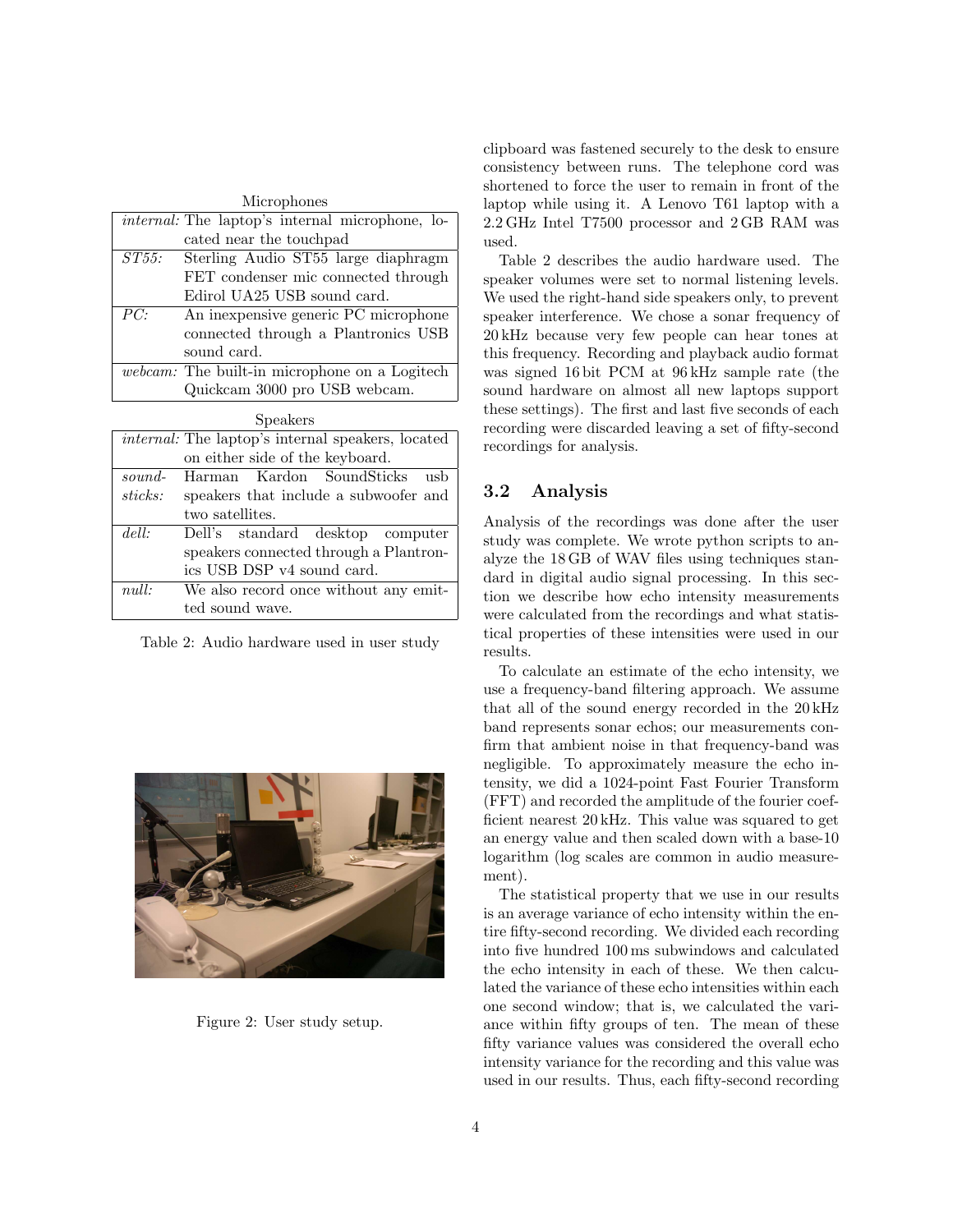was characterized by a single statistical measure.

## 4 Results

Although our experiments included three different speakers and four microphones, for brevity, we fully present only the most promising results: those obtained using the soundstick speaker and webcam microphone.

A comparison of the change in variance among attentiveness states is quite compelling. Figure 3 shows echo variance values for each study participant, in each of the five attentiveness states. We don't see a consistent ordering of the values for each state when moving across users; instead, the lines intersect each other. However, a trend of decreasing values when moving from the active state, through the intermediary states, to the absent state is apparent for individual users. Variance measurements for the absent state were the most consistent; in for every participant, they were the lowest among all states.

We used two statistical hypothesis tests to evaluate the difference in measurements taken in the different pairs of attentiveness states; p-values for a paired ttest are shown in Table 3 and for a sign-test in Table 4. These tables show the statistical significance of the results [4]. Roughly speaking, p-values estimate the probabilities that two sets of values were drawn from the same probability distribution. In other words a pvalue gives the probability that the measurement differences we observed were due to entirely to randomness. Both of these tests used paired observations; that is, the difference between the measurements for each user are used. The passively engaged and disengaged (video watching and telephone survey) statepair had a non-negligible p-value, so they were not clearly distinct. The remaining pairs of states were distinct with confidence greater than 98.8% (p-value less than 0.012 for both tests).

Similar, but weaker, results were obtained from several other microphone and speaker combinations. For power management, distinguishing between the passively engaged (video watching) and absent states is critical. Table 5 indicates which hardware combinations gave measurements that provide 95% confidence under both t-test and sign-test; half of the combinations meet this criterion.

Practically speaking, these results imply that we can make the following judgement on subsequently collected data: If we are given two sets of variance

| Speaker     | Microphone |      |    |        |
|-------------|------------|------|----|--------|
|             | internal   | ST55 | РC | webcam |
| internal    |            |      |    |        |
| soundsticks |            |      |    |        |
| dell        |            |      |    |        |
|             |            |      |    |        |

Table 5: Speaker and microphone combinations capable of distinguishing between the passively engaged (video watching) and absent states with 95% confidence under both t-test and sign-test.

measurements taken from a single user while in a given two attentiveness states, then we will be able to say, with high confidence, which set corresponds to which state.

Processing overhead for sonar is negligible. As an indication, the analysis runtime for a fifty-second sample was only 1.6 seconds on our study laptop, described above. A real-time-processing implementation would add a load of about 3% to one of the CPU cores. Our implementation was not optimized for performance, so these figures are conservative.

## 5 Conclusion and Future Work

The experimental results support the hypothesis that the user's presence and attentiveness state indeed affect the variance of echo intensity. More generally, we have demonstrated that sonar implemented using commodity computer hardware can measure useful information with low computational burden.

It is important to understand the limits of our claim. We have only motivated and laid the groundwork for useful computer sonar systems. We have not provided an attentiveness-state recognition algorithm. Such an algorithm now seems possible with sonar, but more experimentation and evaluation is needed to develop such tools. Our research group is already working in that direction, with the goal of on implementing an effective sonar-based fine-grained power management daemon. However, given the potential value of sonar-based measurements with commodity computer hardware for power management, security, and other applications we have not yet considered, we thought it useful to share our findings.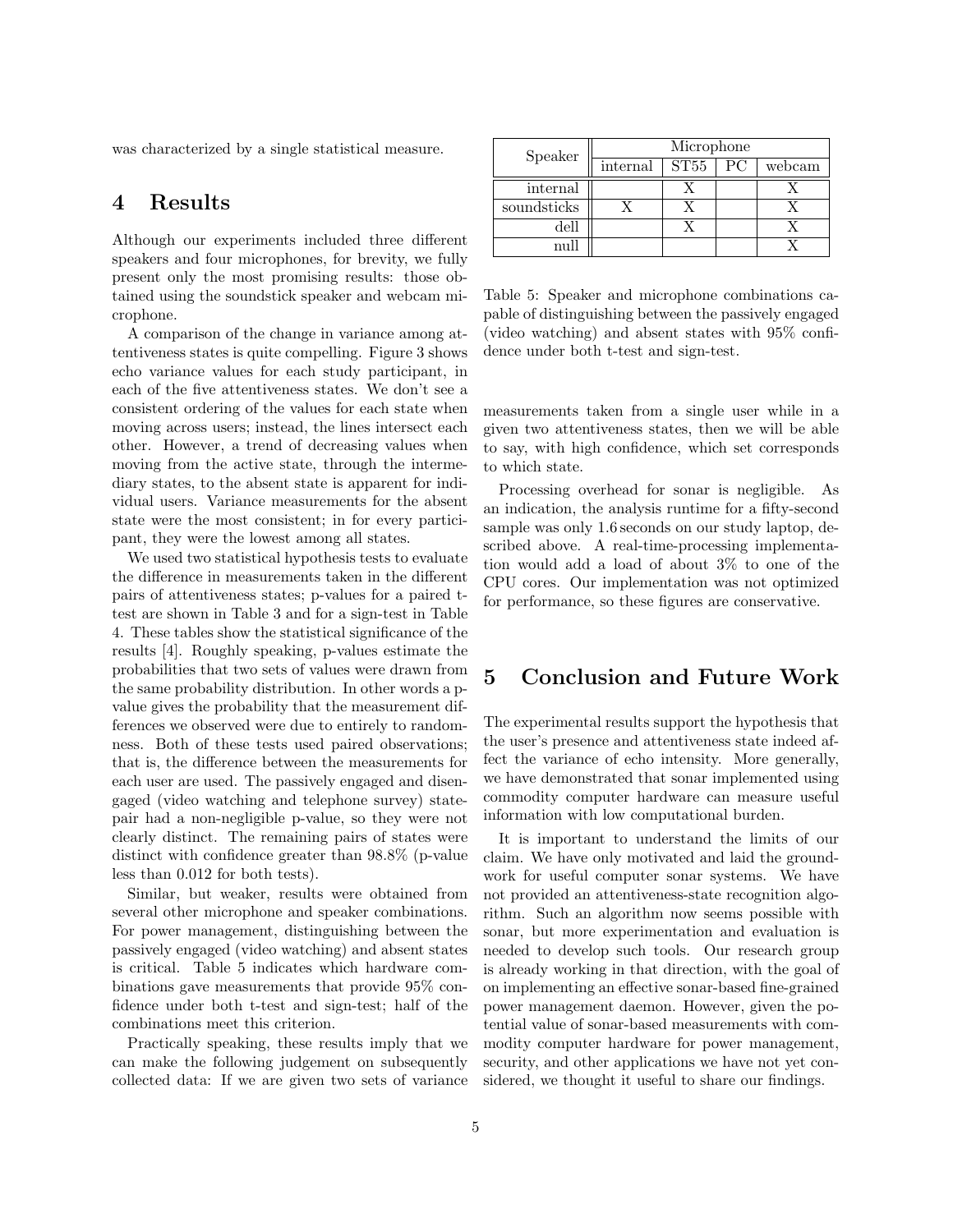

Figure 3: Variance in intensity of echoes for all 20 users in each of 5 states for soundsticks-webcam combination. Users are sorted by active state variance.

| passively engaged | disengaged | distant | absent  |                   |
|-------------------|------------|---------|---------|-------------------|
| 0.002             | 0.001      | < 0.001 | < 0.001 | active            |
|                   | 0.231      | < 0.001 | < 0.001 | passively engaged |
|                   |            | < 0.001 | < 0.001 | disengaged        |
|                   |            |         | 0.007   | distant           |

Table 3: T-test p-values for distinguishing between pairs of attentiveness states. Lower values are better. Pairs clearly distinguished by this test are in bold.

|                   | absent  | distant | disengaged | passively engaged |
|-------------------|---------|---------|------------|-------------------|
| active            | < 0.001 | < 0.001 | 0.012      | 0.012             |
| passively engaged | < 0.001 | 0.003   | 0.0414     |                   |
| disengaged        | < 0.001 | < 0.001 |            |                   |
| distant           | < 0.001 |         |            |                   |

Table 4: Sign-test p-values for distinguishing between pairs of attentiveness states. Lower values are better. All pairs are clearly distinguished by this test.